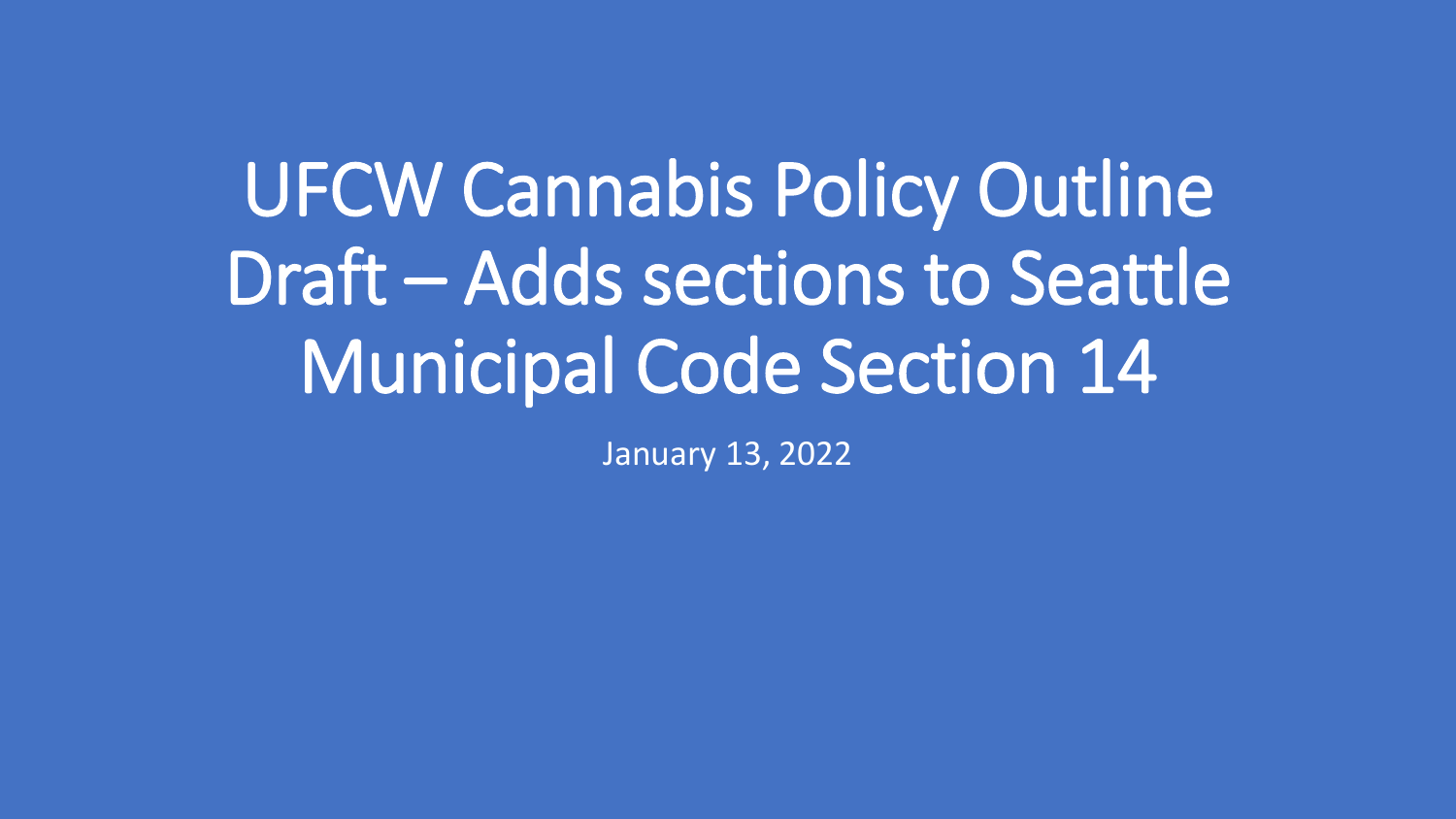#### Vacates/Expunges Cannabis Record

- The City is already working on this, but this accelerates and prioritizes this work while also encouraging the City and County to partner on making automatic expungement a reality.
	- This has been done in major cities up and down the coast and in NY state already.
- Encourages the city and county to partner with experienced nonprofits that have helped other cities move this process (like Code for America).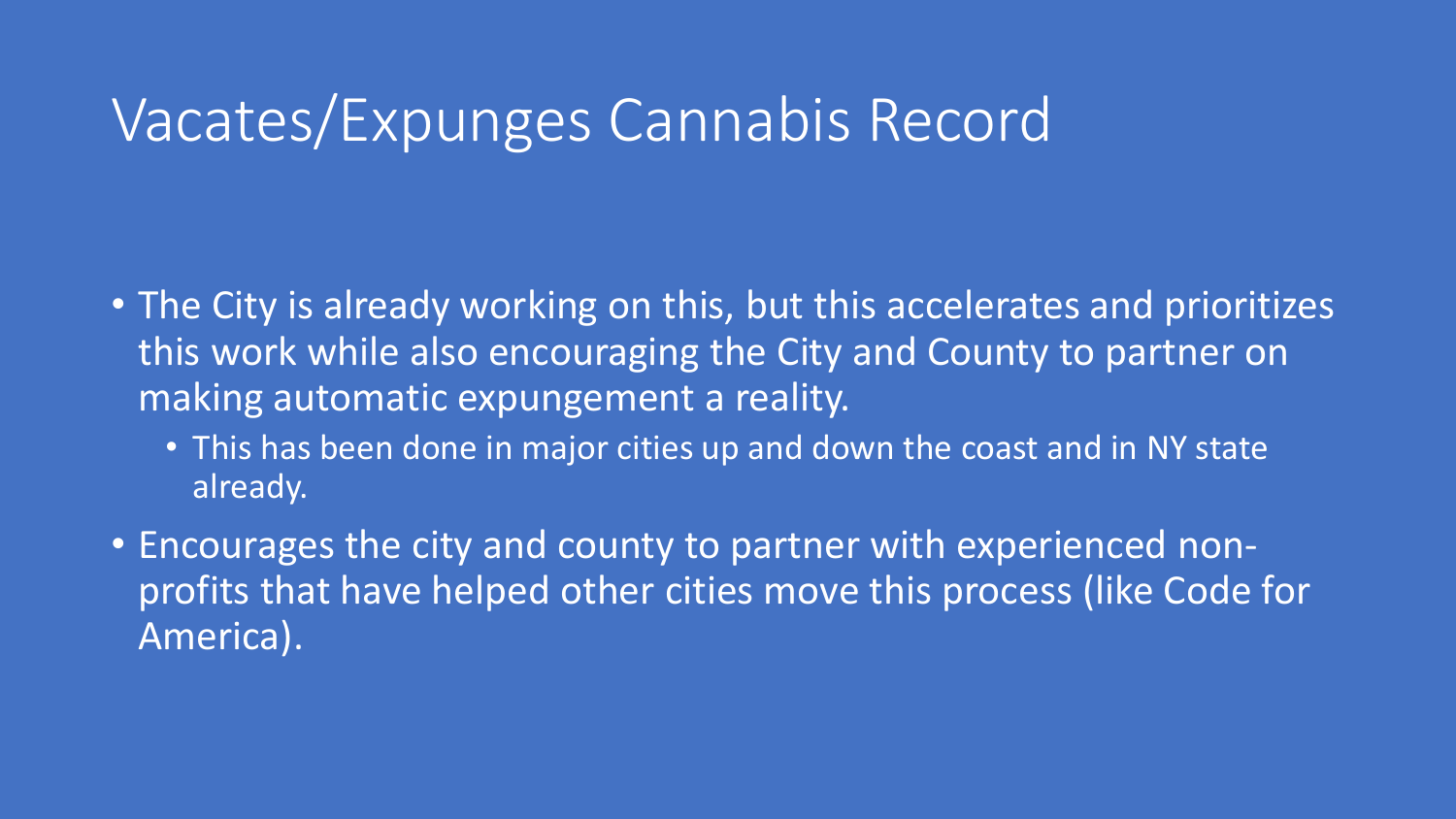## Cannabis Equity Tax

- 0.25\$ (quarter dollar) on flower; \$2.00 per half gram of high potency concentrates, .01\$ (penny) per 1 mg of THC in other products.
- Exempts medical patients and topicals.
- Raises approximately \$5 million annually based on 2020 cannabis sales rates.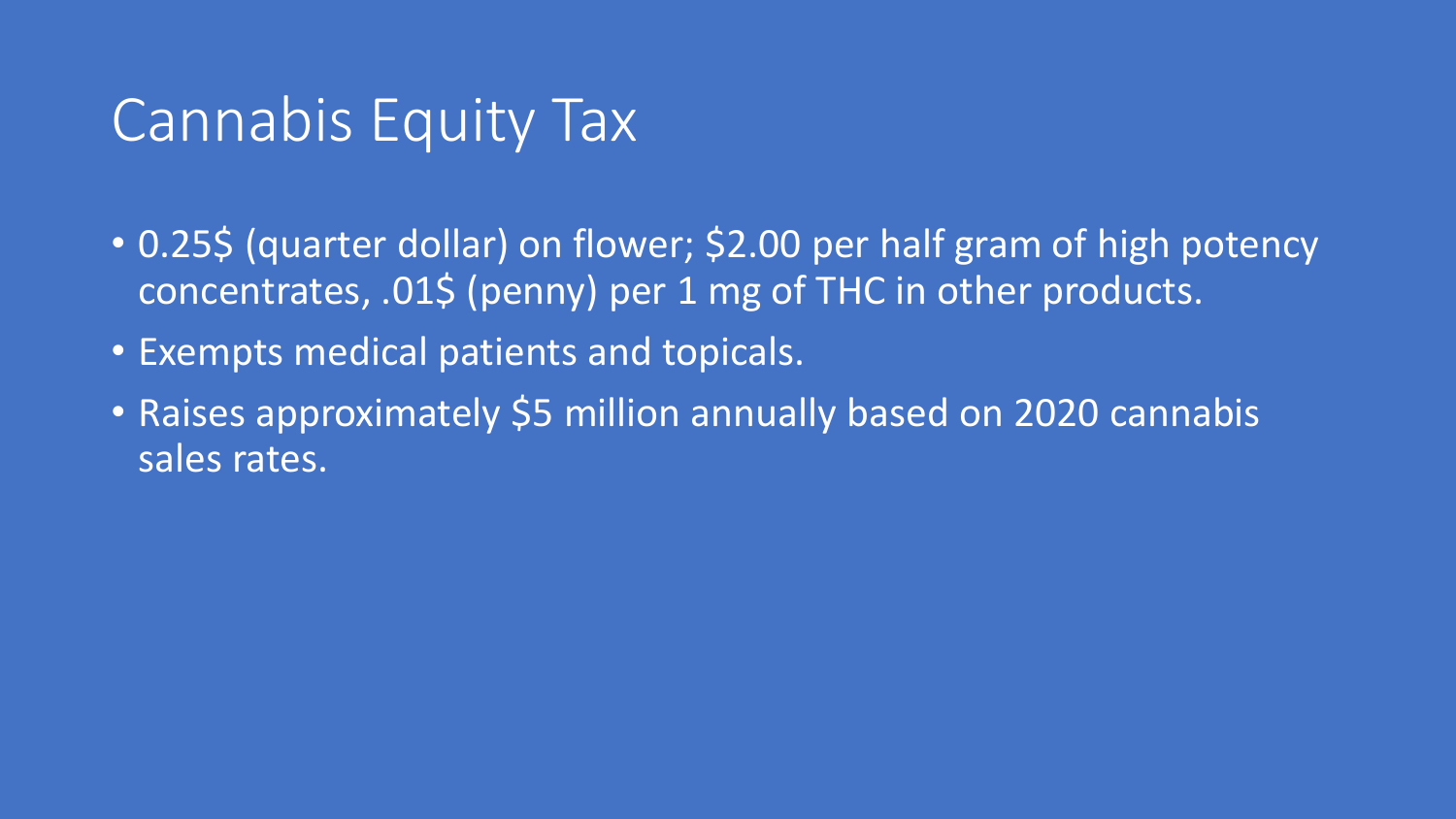# Cannabis Equity Tax Funds the Following

- 70% of fund goes to the following for the first two years, then 85% of the fund goes to these programs thereafter:
	- Safety training and workforce development training for cannabis workers.
	- Cannabis Equity Fund
	- Cannabis Equity Commission.
- City's cost in implementing the tax (up to 30% of fund goes to City general fund first 2 years, up to 15% of fund goes to City general fund thereafter).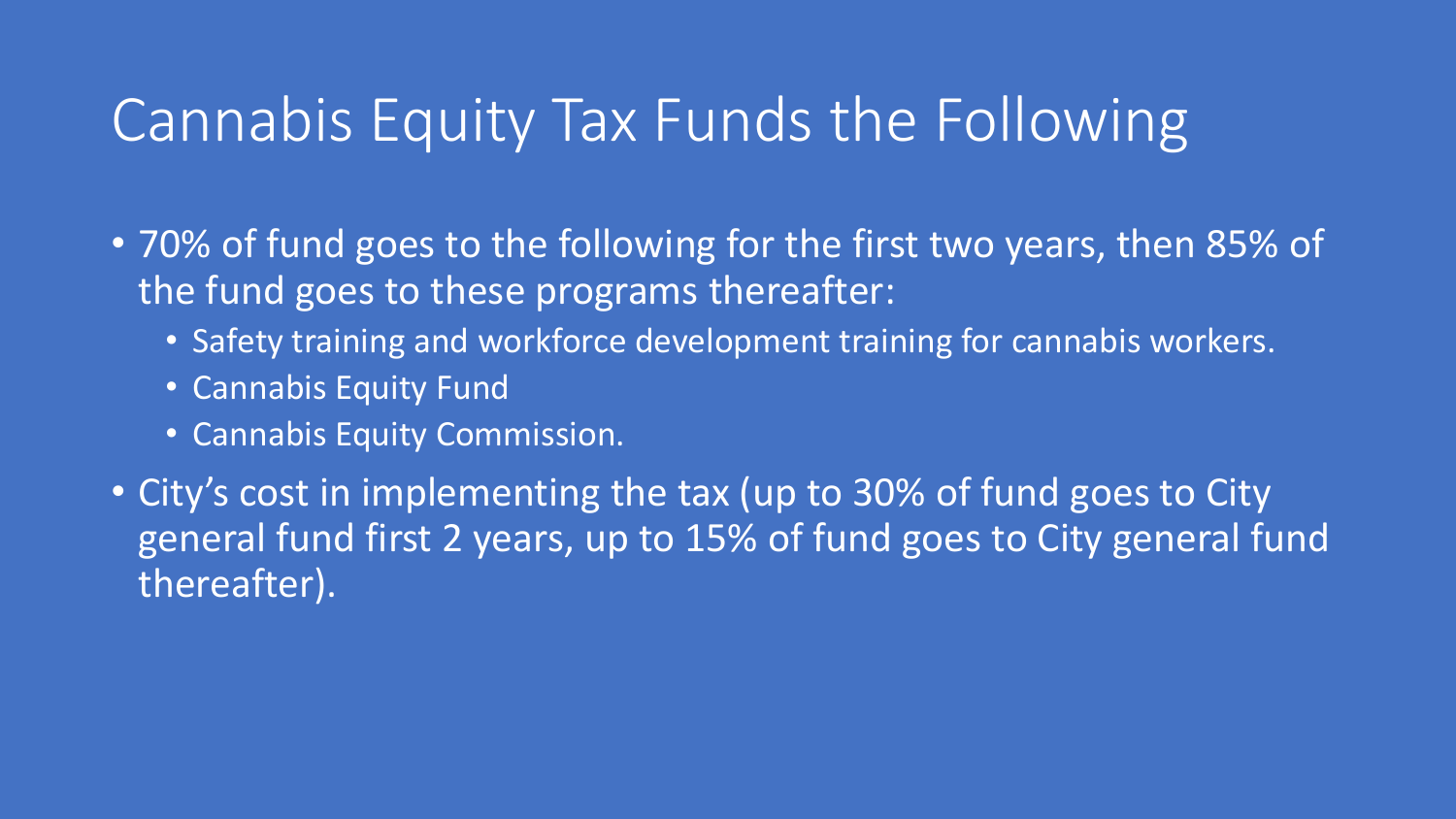## Cannabis Equity Commission Responsibilities

Based loosely on legislation that established Seattle's GND commission.

- 15 total seats. Members may request a \$75/hr stipend. 5 members from CBO's or groups that represent communities harmed by the failed War on Drugs, 5 cannabis workers or worker reps, 3 cannabis business owners, 2 workforce development representatives.
- Run a community-centered process to distribute the Cannabis Equity Fund prioritizing the needs of those most impacted by the failed War on Drugs, including the resulting criminalization, incarceration, poverty, income inequality, and barriers to employment, housing, public services, and education.
- Provide proposals for the design of new policies, programs, and projects and modifications to existing policies, programs, and projects, to the Mayor, City council, and city departments that advance cannabis equity, correct the harms of the failed War on Drugs, and further cannabis workforce development in the City of Seattle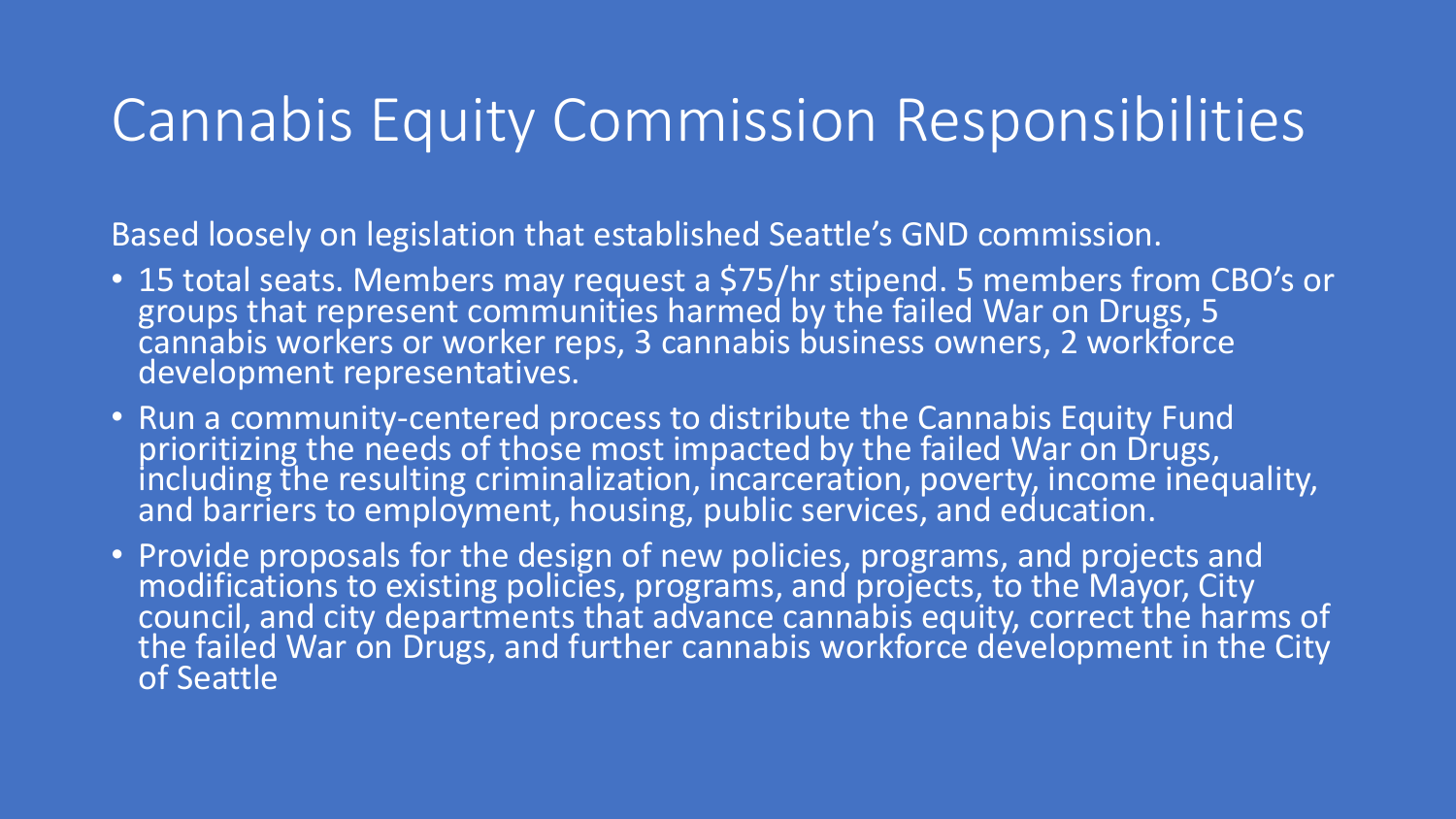#### Cannabis Equity Fund

- Cannabis Equity Fund prioritizes the needs of those most impacted by the failed War on Drugs, including the resulting criminalization, incarceration, poverty, income inequality, and barriers to employment, housing, public services, and education.
- Allocated by the Cannabis Equity Commission, staffed by FAS.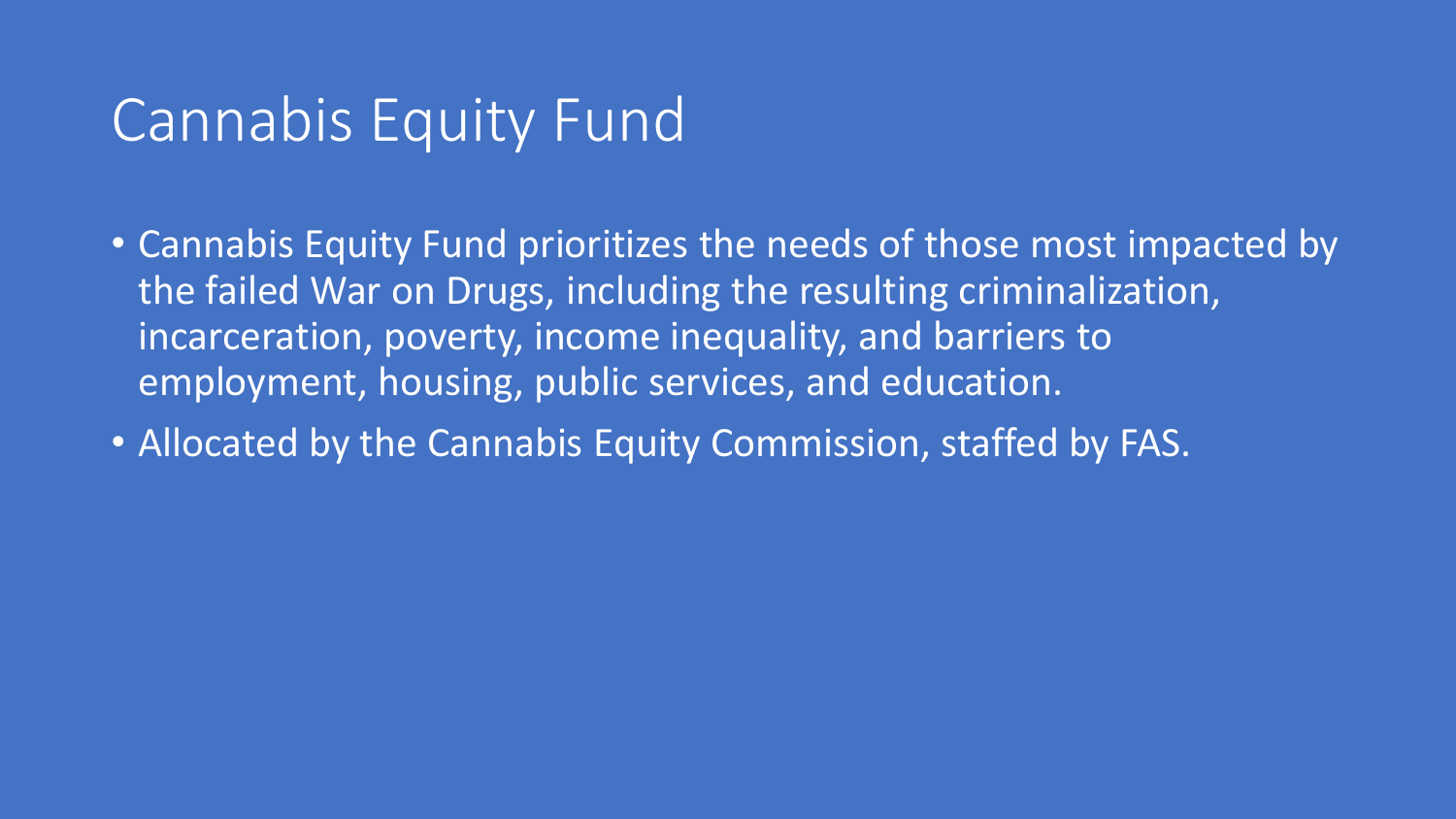## Training and workforce development

- Safety and compliance training provided to new employees and applicants meeting **Equity Criteria.**
- Business management and ownership training for employees with 36 months in industry or meeting **Equity Criteria.**
- Costs to employers reimbursed if small business or meets **Equity Criteria.**
- Training provided by qualified Training Partnership.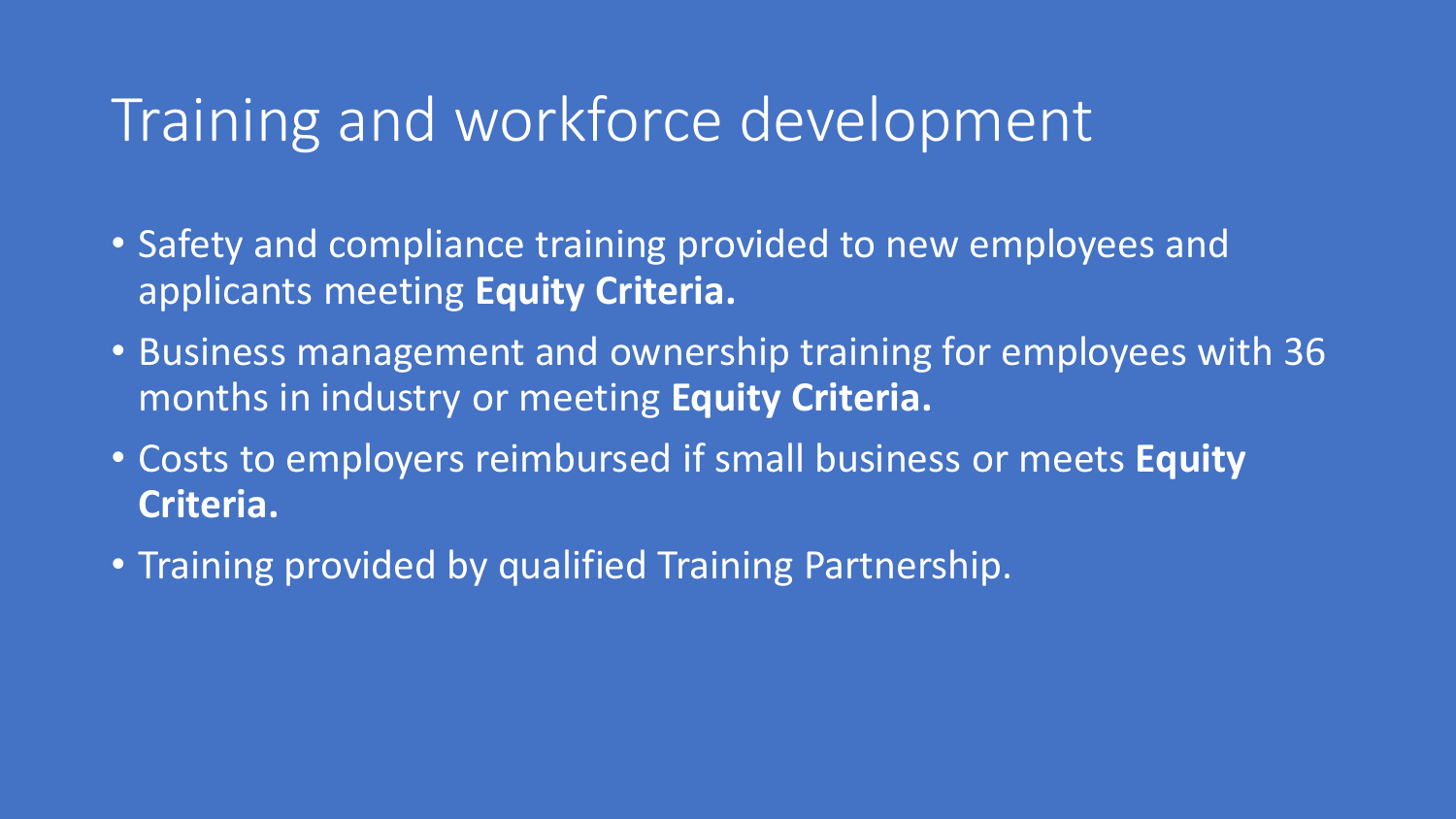# Workforce Equity Requirements

- Every cannabis business shall make good faith effort to ensure that 50% of business hours worked by Equity Resident Worker. ("worker living within an economically distressed area," defined as zip code having 2 of the 3 of the following: high concentration of individuals living below 200% of poverty level, unemployed, or without college degree compared with other zip codes)
- Shall guarantee that 10% of hours worked by Social Equity Worker (has a "Washington Cannabis Arrest or Conviction", or has otherwise demonstrated impact by the failed War on Drugs including an immediate family member (parent, sibling, spouse or child) who has a Washington Cannabis Arrest or Conviction.")
- **Q: Is this right?**